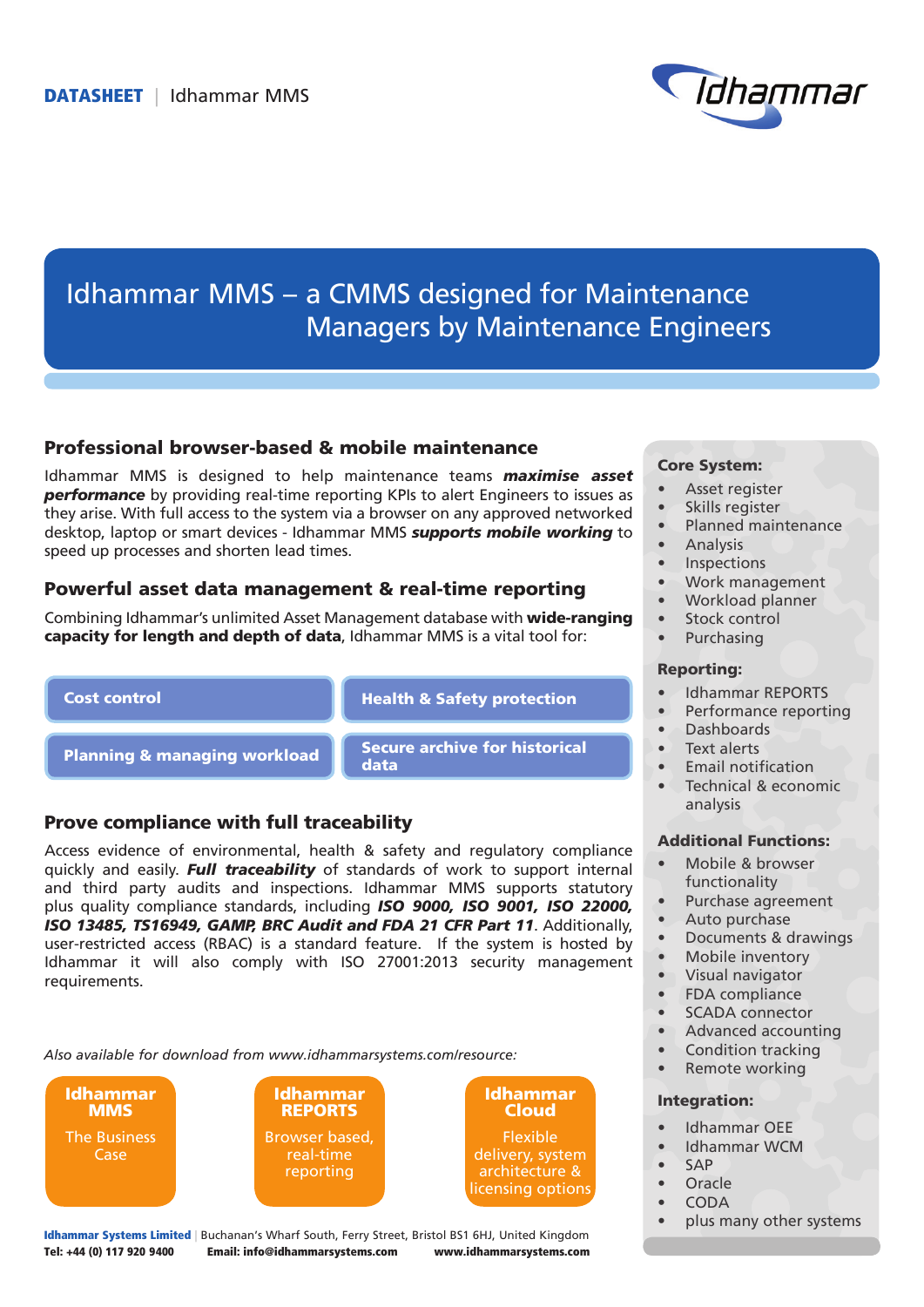

*Idhammar Job Monitor*

|                                                   |                 | 8 | <b>State</b>                  | <b>Donpler &amp;</b> | 41.0     | $\circ$          | Auto-Radrauk)             |  |
|---------------------------------------------------|-----------------|---|-------------------------------|----------------------|----------|------------------|---------------------------|--|
| $\alpha$                                          |                 |   | Reinera                       |                      |          |                  |                           |  |
| ▼<br>izu-                                         | ٥<br><b>LKF</b> |   | C<br>10 <sup>2</sup>          | ö<br>Copy            | Complete | $\circ$<br>Hours | 睂<br>Documuser            |  |
| <b>Wileying Tell</b><br><b>ARR</b> Burner Decks 1 |                 |   | <b>Rothly Burner Checks</b>   | Tak Sources          |          |                  | Talk Status, Parent Asset |  |
| Letty Surver Decks 1                              |                 |   | <b>Rothly Burner Davis</b>    |                      |          | <b>FSES</b>      | 38                        |  |
| ladij (une Dade )                                 |                 |   | <b>Rivery Burner Checks</b>   |                      |          | 43.43            | 76                        |  |
| anti-fune Deds 1                                  |                 |   | <b>Riverily Burner Checks</b> |                      |          | 63,63            | $^{76}$                   |  |
| Letty Surver Decks 1                              |                 |   | <b>Rintly Burner Checks</b>   |                      |          | 65.63            | 78                        |  |
|                                                   |                 |   |                               |                      |          | mon              |                           |  |
| folly fune Dels 1<br>(6) Turne Deck 1             |                 |   | <b>Rothly Banar Decks</b>     |                      |          |                  | 78                        |  |



# Easy to use with time-saving features

Idhammar's intuitive interface makes *data entry painless* and information easy to find and interpret. *Role-based* controls enable users to log in to mostused modules and saved reports for *quick access to 'favourite' functionality*. Idhammar MMS supports the business work flow process by allowing users to set priorities and allocate resources to balance workloads and group tasks within projects.

## Purchase as a revenue expenditure

Idhammar MMS is classified as a revenue expenditure rather than a capital expenditure, and is therefore a quicker and more straightforward purchase.

# Dedicated implementation, training and support

Idhammar Systems offers a range of services designed to *maximise ROI* through a combination of *consultancy training*, and *ongoing support* that spans from planning, through implementation, to every-day system use.

Our *experienced implementation team* provides assistance and guidance in the configuration of Idhammar MMS to enable all stakeholders to *maximise their understanding* of all significant operational issues and trends in a timely and informative manner.

Supporting you every step of the way, the Idhammar customer service team are always working to keep our systems operating effectively in your organisation and to help you with any queries. Our dedicated Account Managers and Engineers are always on hand to provide onsite assistance as required. If you have an Idhammar System, you have our support and assistance.

# Requirements & Configuration

Idhammar MMS can be hosted either within your corporate network, or externally:

On Site: Managed by your corporate IT department to ensure compliance with local standards

Externally Hosted: Idhammar MMS and all data can be accessed from the Cloud server requiring minimal support from the local IT department

# KEY BENEFITS OF IDHAMMAR MMS



**Disclaimer:** Screen designs and system functionality are subject to change without notice.

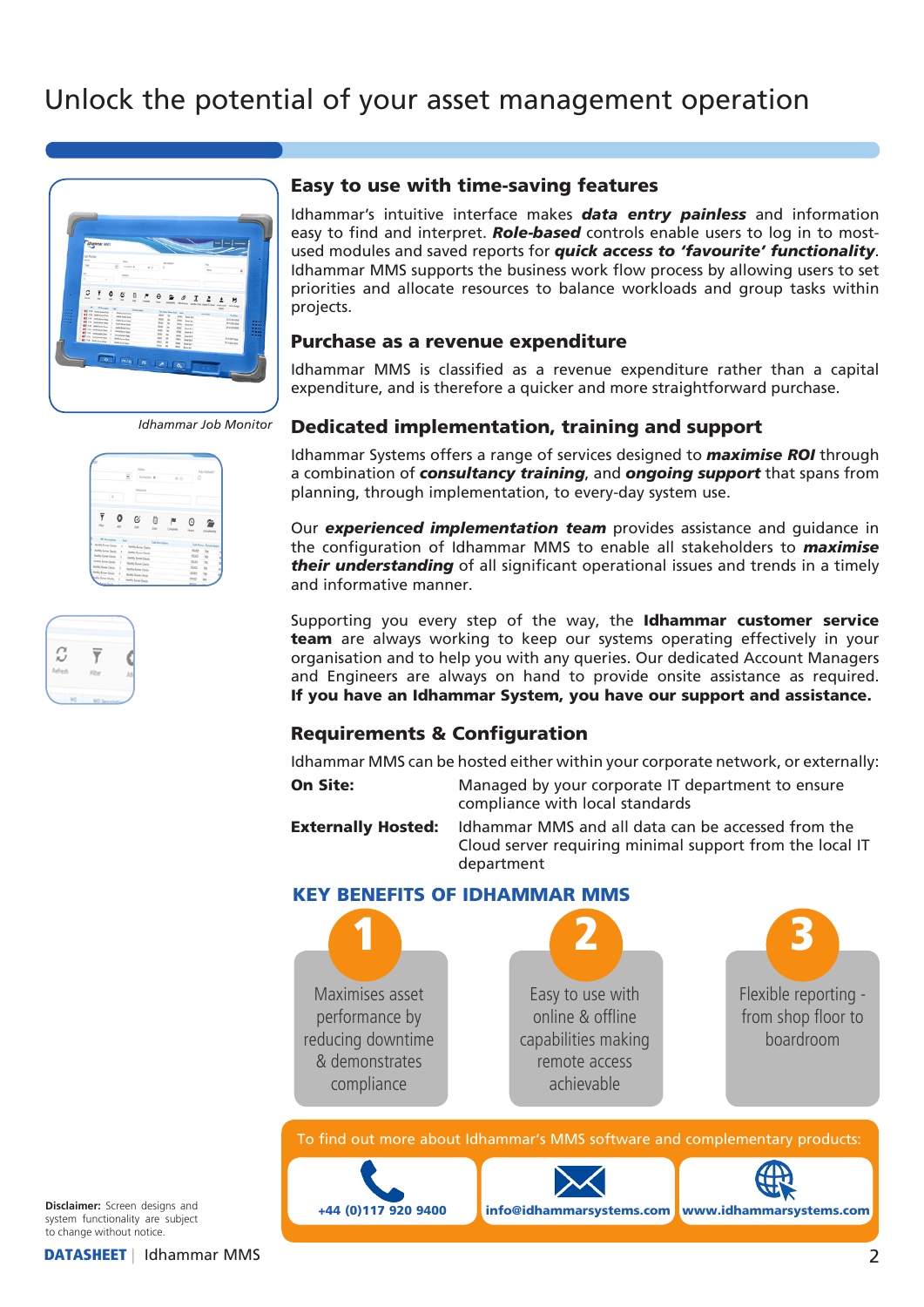# Core Idhammar MMS Features



*Environment Agency*

### Asset Register - visibility in bredth and depth

The Plant Browser provides insight and clarity of all assets and equipment, including specification history, maintenance plans, costs, bill of materials and documentation.

### Work Management - easily prioritise tasks & allocate resources

Manage work orders in real-time, by means of printed work orders or via smart device. The Work Management suite allows users to:



## Workload Planner - time saving revisions with bulk change features

Select a range of related tasks and make checks in order to determine if there are sufficient materials and labour to undertake a job. Reschedule work based on resource availability, priority and demand using the *bulk change / complete feature*.

## Skills Register - keep track of qualifications & certificates

Personal Development Records can be associated with all registered employees. Assign qualifications and certificates, with expiry dates where appropriate.

### Predictive Maintenance - inspections and condition tracking

Generate and schedule inspection lists, adjusting frequency in-line with failure rates.

## Browser & Mobile-Based Maintenance – create work orders on the move

Access essential work management functions without software installation via *smart phones, tablets and browsers* with the Idhammar Mobile MMS application. Create work orders, allocate resources, and issue key documents such as permits to work and health & safety information.

*Ovako Steel*

*Maintenance is a significant part of the business for Ovako Steel – and Idhammar MMS was the natural choice enabling the sharing of information across our European sites, ensuring straightforward and effective maintenance practice*